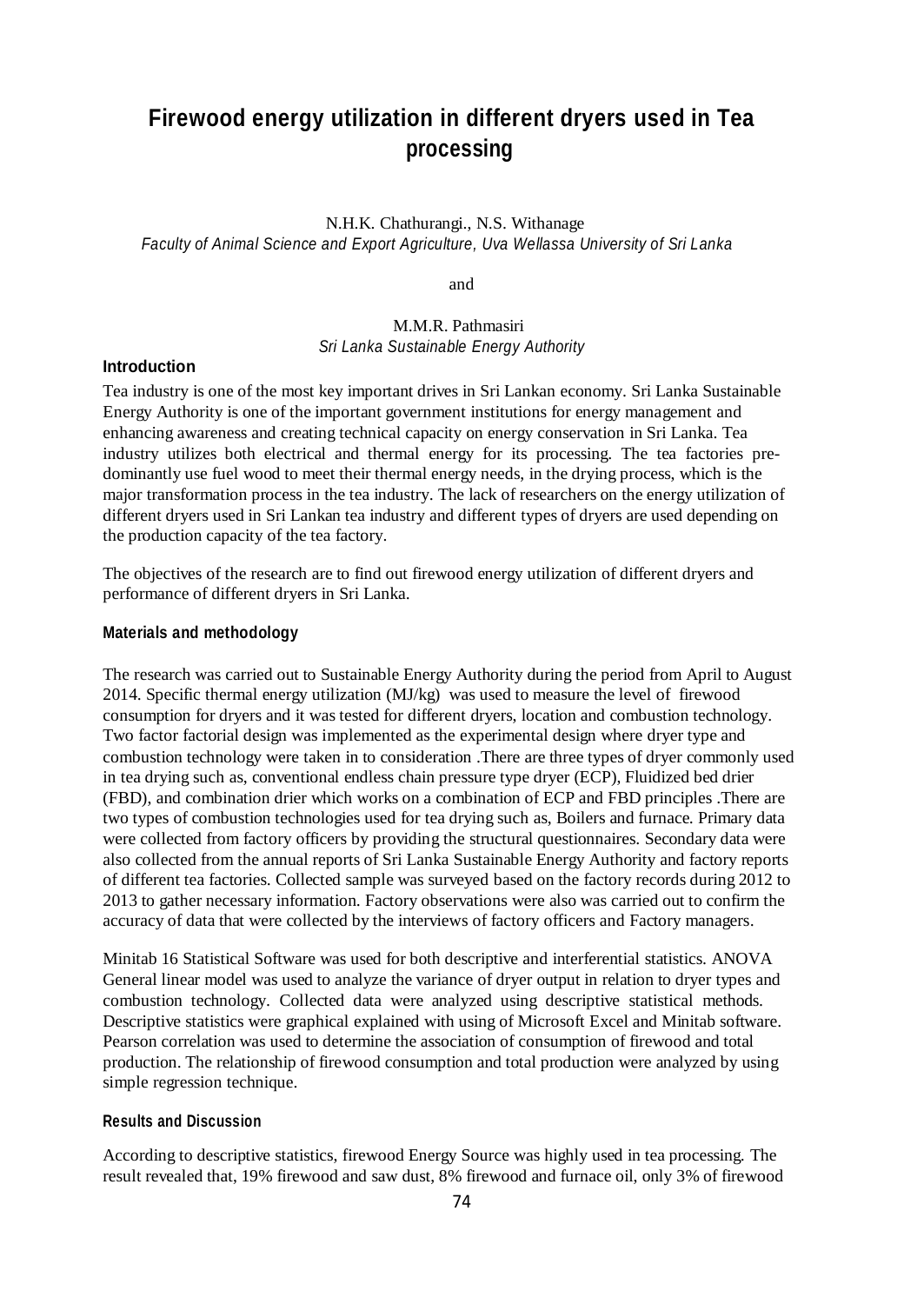and coconut shell was also used. Jungle wood was highly used in tea processing. The results showed that 36% rubber firewood and only 19% rubber and jungle wood were also reported.

The low country and mid country tea factories use only firewood and saw dust. But up country tea factories use different types of energy sources. Up country tea factories mainly use Fluidized Bed dryers and mid country and low country highly use Endless Chain Pressure dryers. Low country and up country mainly trended in small scale production and mid country highly trended in large scale production. In mid country, it is available large, medium and low price firewood. But in up country and low country, it is available only large and medium price fire wood.

The Endless Chain Pressure dryer was the highly used dryer type.it was revealed that, 28% of Fluidized Bed dryers and only 25% of combination dryers were also used in tea processing. Endless Chain Pressure dryers had the dryer capacity of 180-280 kg/hr, Fluidized Bed dryers had 280-500 kg/hr and Combination dryers had 250-450 kg/hr capacity. Endless Chain pressure Dryers are easy to be maintained than others. Endless Chain Pressure dryers were mainly used in small scale production, Fluidized Bed dryer and Combination dryers were highly used in large scale production in tea factories.

The furnace combustion technology was highly used in tea processing. 61% furnace and only 39 % of boilers were reported. Majority of tea factories in small scale production use furnace and tea factories in large scale production use boilers. Majority of low country and mid country tea factories use furnaces and up country tea factories use boilers and prominently Endless Chain Pressure dryers utilize the energy of furnace and Fluidized Bed dryers use the energy of boilers.

When consider the Regression output, P value 0.000 of the model suggests that at 5% significant level, firewood consumption is significant in relation to the dryer made tea production.  $R -$  Square was recorded as 49.3 % and it implies that 49.3% of the firewood consumption is explained by the made tea while the 50.7% is explained by unexplained variables.

| <b>Dependent Variables</b>  | Independent Variables             | P Value |
|-----------------------------|-----------------------------------|---------|
| Firewood Energy Utilization | Dryer types                       | 0.078   |
|                             | <b>Combustion Technology</b>      | 0.398   |
|                             | Dryer types*Combustion technology | 0.209   |

Table1: Firewood Energy Utilization of Different Dryers and Combustion Technology.

According to ANOVA Analysis, P value  $> 0.05$ , there is no significant different of dryers firewood energy utilization mean. So there is no effect of dryer types and combustion technology for dryer firewood dryer firewood energy utilization.